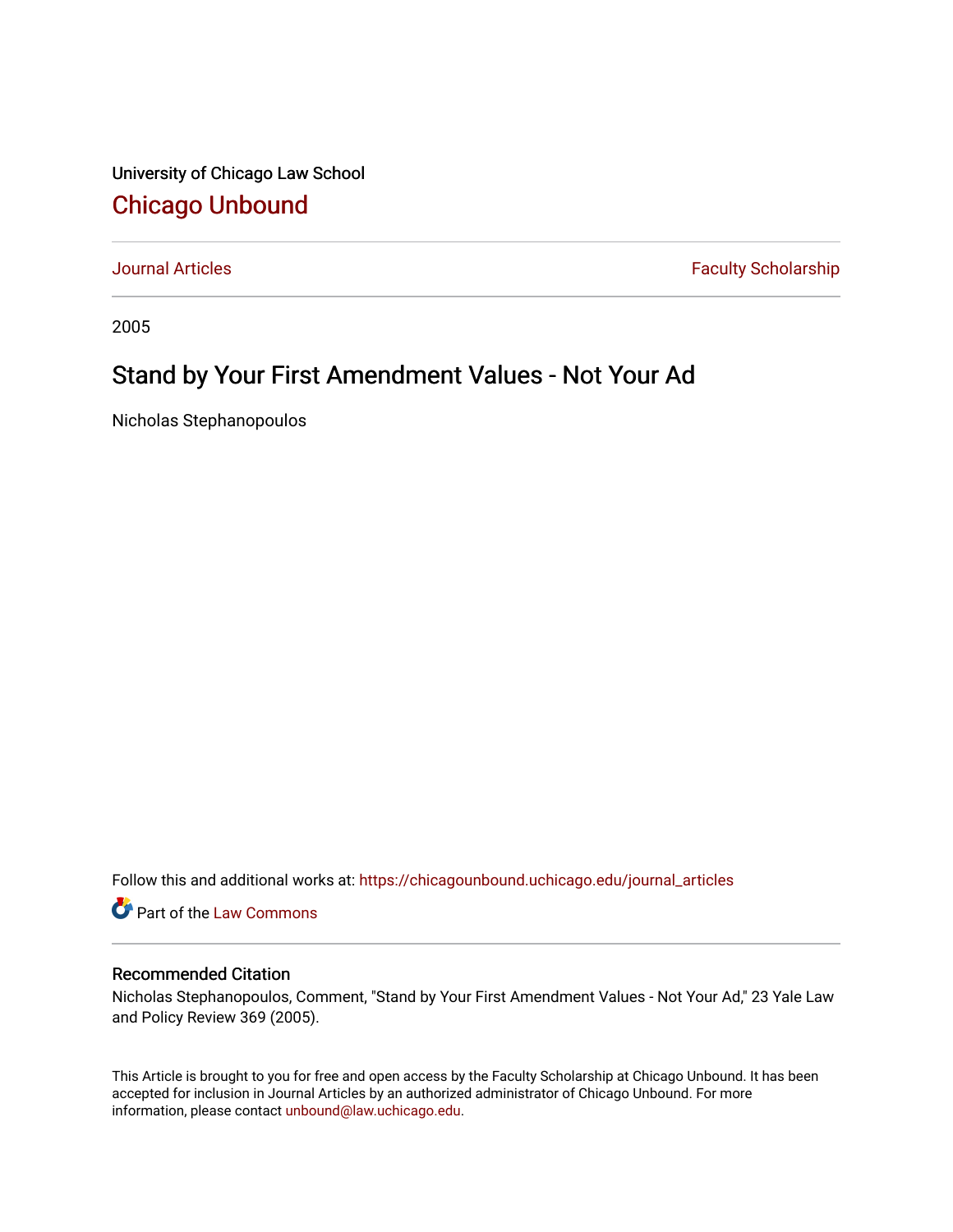# **Stand by Your First Amendment Values-Not Your Ad: The Court's Wrong Turn in** *McConnell v. FEC*

Nicholas Stephanopoulos<sup>†</sup>

#### **INTRODUCTION**

Few recently passed laws have attracted as much attention as the Bipartisan Campaign Reform Act of 2002 (BCRA), which banned soft money contributions to political candidates and prohibited corporate and union advertising in the weeks leading up to an election. One of the BCRA's most important and novel sections, however-§ **311,** Clarity Standards for Identification of Sponsors of Election-Related Advertising<sup>1</sup>—has largely escaped comment, both when the bill was passed and when its constitutionality was adjudicated in the courts. Section **311** makes two major changes to existing law on the disclosure of the sponsor of campaign communication. First, it expands the categories of campaign communication for which it must be disclosed who funded and authorized the communication. Previously, only communications "expressly advocating the election or defeat of a clearly identified candidate" or soliciting contributions were required to reveal their sponsors.<sup>2</sup> Under the BCRA, however, both *electioneering communication* that is, advertisements referring to a clearly identified candidate for federal office, issued within sixty days of an election-and all advertising **by** *political committees, must also follow these disclosure requirements.*<sup>3</sup>

Second, the "stand **by** your ad" provision of **§ 311** mandates that all political ads on television covered **by** the expanded source disclosure requirements also include an "unobscured, full-screen view" of the ad's sponsor expressing her approval of the ad.4 **If** the ad is paid for or authorized **by** a candidate or her political committee, the candidate herself must appear on-

t Yale Law School, **J.D.** expected **2006.** Cambridge University, M.Phil. 2002. Harvard University, B.A. 2001. The author wishes to thank Robert Post for his insightful comments on an earlier draft.

**<sup>1.</sup>** Bipartisan Campaign Reform Act of 2002, Pub. L. No. **107-155,** § **311, 116** Stat. **81, 105-06** (2002).

<sup>2. 2</sup> U.S.C. § 441d(a) (2000).

<sup>3. 2</sup> U.S.C.A. § 441d(a) (West Supp. 2004). When I use the term "expanded source disclosure," then, I am referring to *both* of the new categories of campaign communication to which mandatory source disclosure now applies-electioneering communication and advertising by political committees.

*<sup>4.</sup> Id.* § 441d(d)(l)(B)(i)(I), (2).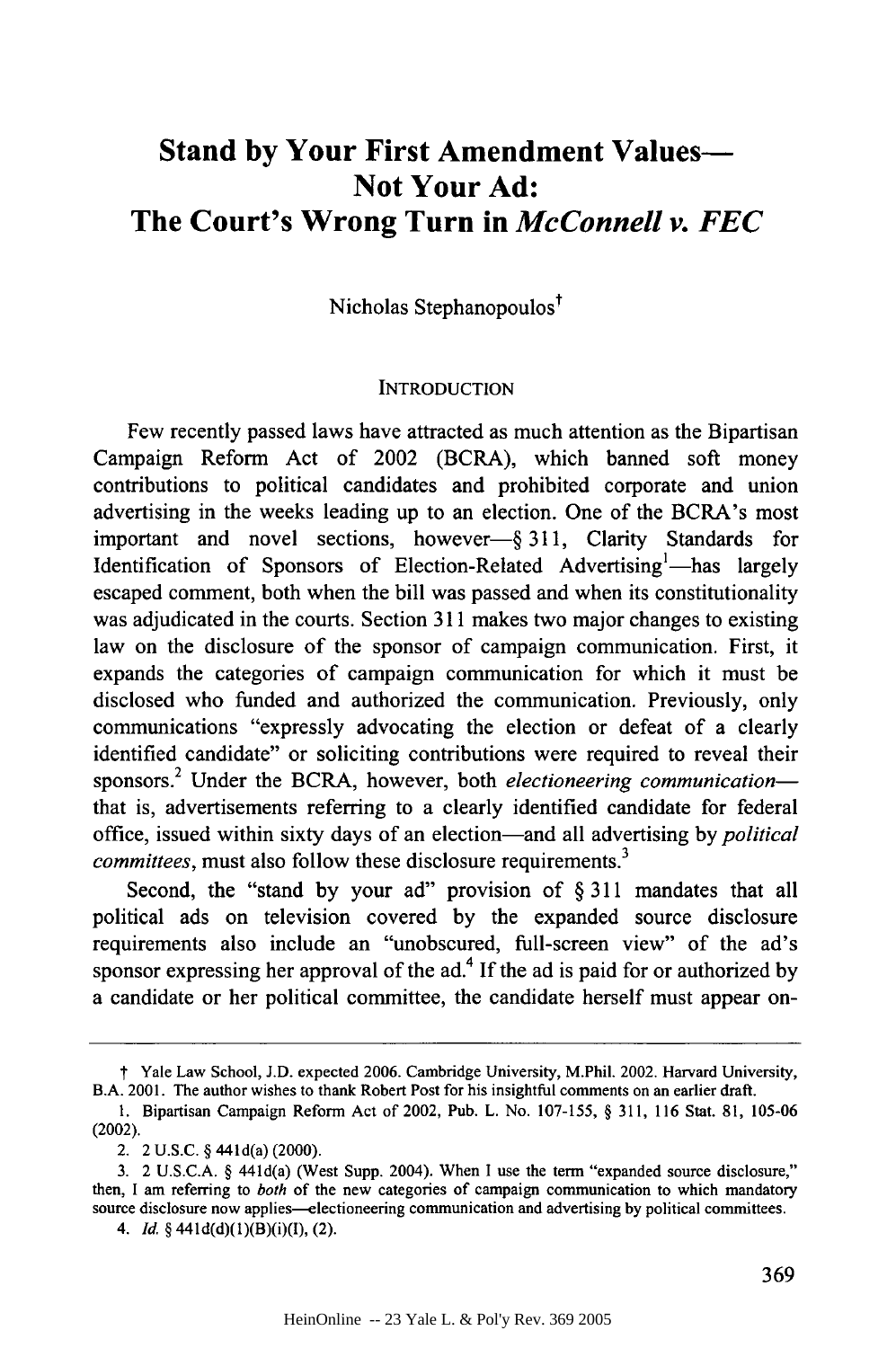screen and state that she "has approved the communication."<sup>5</sup> If the ad is neither paid for nor authorized by a candidate, a representative of the committee or group authorizing the ad must appear on-screen and specifically state that his organization "is responsible for the content of this advertising."<sup>6</sup>

In its mammoth 298-page series of opinions in *McConnell v. Federal Election Commission*,<sup>7</sup> the Supreme Court ruled on the constitutionality of § 311 and the rest of the BCRA. Like the debate swirling around the law, the Justices' opinions emphasized the BCRA's soft money ban and its prohibition on corporation- and union-funded electioneering communication, both of which were held to be constitutional. In contrast to the voluminous treatment accorded to these provisions, the Court affirmed the constitutionality of  $\S 311$  in two short paragraphs. Writing for five Justices (with three more concurring), Chief Justice Rehnquist "assum[ed] as we must" that the pre-BCRA campaign communication disclosure scheme "is valid to begin with," and that the scheme "is valid as amended by BCRA  $\S$  311's amendments other than the inclusion of electioneering communications."<sup>8</sup> The Court also held that the extension of mandatory source disclosure to electioneering communications was constitutional because the new "disclosure regime bears a sufficient relationship to the important governmental interest of 'shedding the light of publicity' on campaign financing."<sup>9</sup> The only Justice to dissent in this section of *McConnell* was Thomas. Upholding political speakers' right to anonymity, Thomas argued that expanded source disclosure and "stand by your ad" are unconstitutional, since

[b]y requiring any television or radio advertisement that satisfies the definition of "electioneering communication" to include the identity of the sponsor, and even a "full-screen view of a representative of the political committee or other person making the statement" in the case of a television advertisement **...** § 311 is a virtual carbon copy of the law at issue in *McIntyre v. Ohio.* 

The central purpose of this Case Comment is to explore the Court's hasty

7. 124 S. Ct. 619 (2003).

8. Id. at 710. The "amendments other than the inclusion of electioneering communications" that Rehnquist presumes to be valid are mandatory source disclosure for all communication by political committees, and "stand by your ad."

*9.* Id. (quoting Buckley v. Valeo, 424 U.S. 1, 81 (1976)).

10. Id. at 736 & n.10 (citations omitted) (Thomas, J., dissenting). In *McIntyre,* 514 U.S. 334 (1995), the Court held that an Ohio statute prohibiting anonymous campaign literature-which had been used to fine Ms. McIntyre after she distributed anonymous pamphlets regarding a proposed school tax levyviolated the First Amendment. The Court stated that "[a]nonymity is a shield from the tyranny of the majority," and is protected by the First Amendment. Id. at 357.

*<sup>5.</sup> Id.* § 441 d(d)(l)(B). Alternatively, the candidate can express his approval of the communication "in voice-over, accompanied by a clearly identifiable photographic or similar image of the candidate." *Id.* § 441 $d(d)(1)(B)(i)(II)$ .

*<sup>6.</sup>* Id. § 441d(d)(2). Radio commercials that fall under the aegis of the source disclosure rules, similarly, require either an "audio statement by the candidate that identifies the candidate and states that the candidate has approved the communication," *id.* § 441d(d)(1)(A), or an expression of responsibility by the independent group that funded the ad, id. § **441** d(d)(l)(A).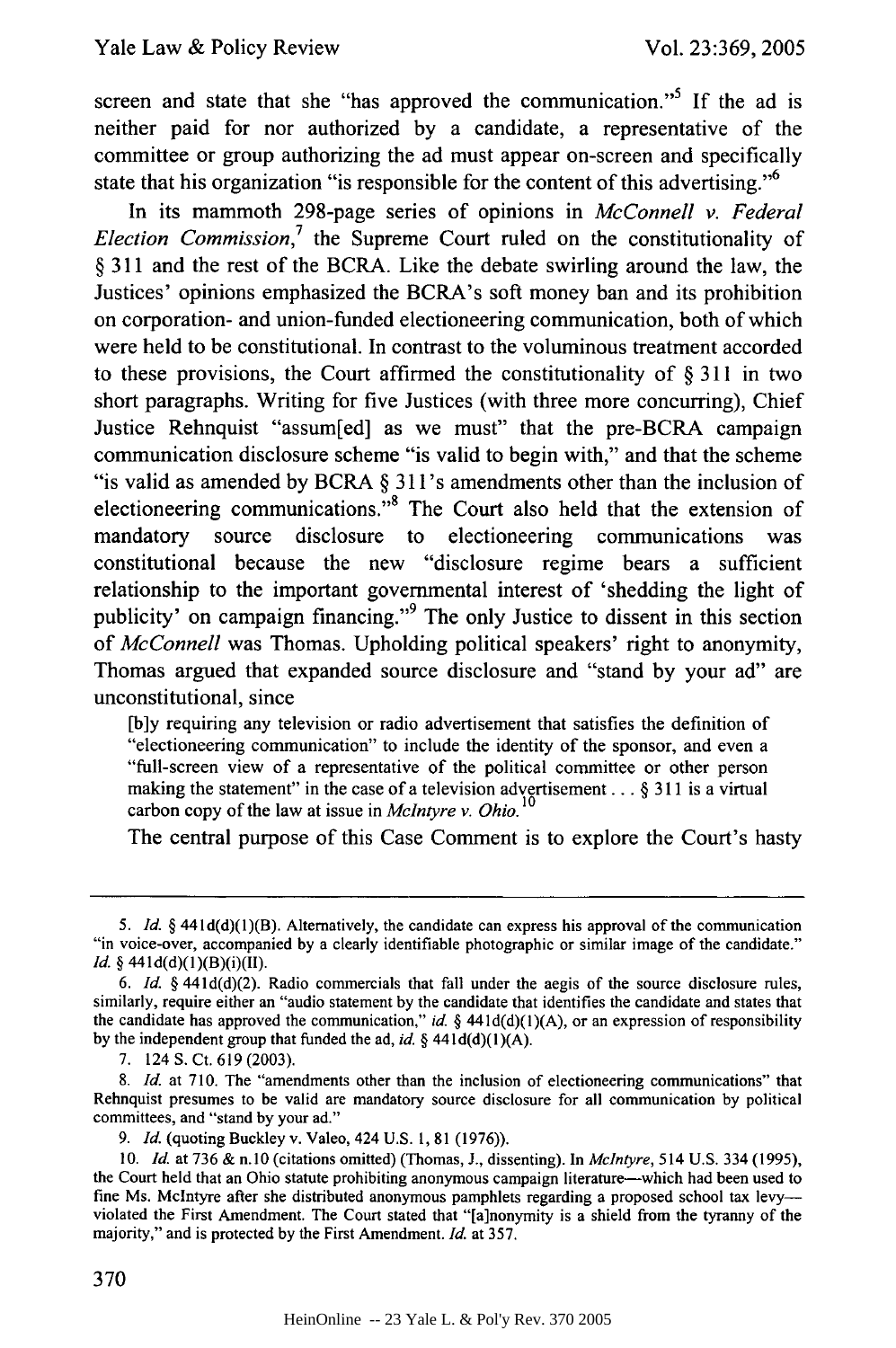and conclusory discussion of expanded source disclosure and "stand by your ad." Both of these provisions have had a significant impact on the few races where they have been applicable, and raise an array of interesting (and largely unanswered) First Amendment questions. Section 311 clearly deserves more attention than the Court bestowed on it in *McConnell.* In Part I, then, I highlight two erroneous assumptions made by the Court that limit the scope of its holding on expanded source disclosure and "stand by your ad," and leave certain crucial questions about the provisions undecided. Parts II and III, the core of the Comment, argue that if the Court had grappled in good faith with the constitutionality of § 311, past precedent and First Amendment doctrine would have strongly suggested that expanded source disclosure and "stand by your ad" are invalid. The Comment concludes, finally, with some comments about First Amendment theory and its fit with doctrine on free speech and campaign communication.

## **I. INITIAL ODDITIES**

Aside from its brevity, there are at least two other oddities in the Court's treatment of  $\S 311$ —oddities that mean that the Court will, in all likelihood, again need to turn its attention to the section in the future. First, the Court's discussion completely ignores two of  $\S 311$ 's most notable policy changes—the extension of source disclosure requirements to all communication by political committees, and "stand by your ad"—and mentions only "the expansion of th[e] identification regime to include disbursements for 'electioneering communications."<sup>11</sup> Rather than explicitly evaluate the other provisions' constitutionality, the Court assumes "as [it] must" that "FECA § 318 is valid as amended by BCRA § 311's amendments other than the inclusion of electioneering communications."<sup>12</sup> Why must the Court assume that the other provisions are valid? Presumably because it believes that the plaintiffs only challenged the portion of § 311 dealing with electioneering communication, thereby tying the Court's hands as to the rest of  $\S 311$ . But though the plaintiffs dubbed § 311 an "'electioneering communications provision," their brief to the Court clearly attacked the section's constitutionality on much broader grounds: "Section[] ... 311 of BCRA impose[s] draconian restrictions on the most vital speech in our representative democracy .... [I]t is difficult to conceive of a more constitutionally threatening sort of legislative intrusion. . . .<sup>,13</sup> Moreover, one of the questions that the Court presented to the parties in *McConnell* was

<sup>11.</sup> *McConnell*, 124 S. Ct. at 710. As mentioned earlier, § 311's expansion of mandatory source disclosure applies to both electioneering communication and communication by political committees. *See supra* note 3.

<sup>12.</sup> *Id.*

<sup>13.</sup> Brief for Appellants at 38, McConnell v. Fed. Election Comm'n, 124 **S.** Ct. 619 (2003) (No. 02- 1674).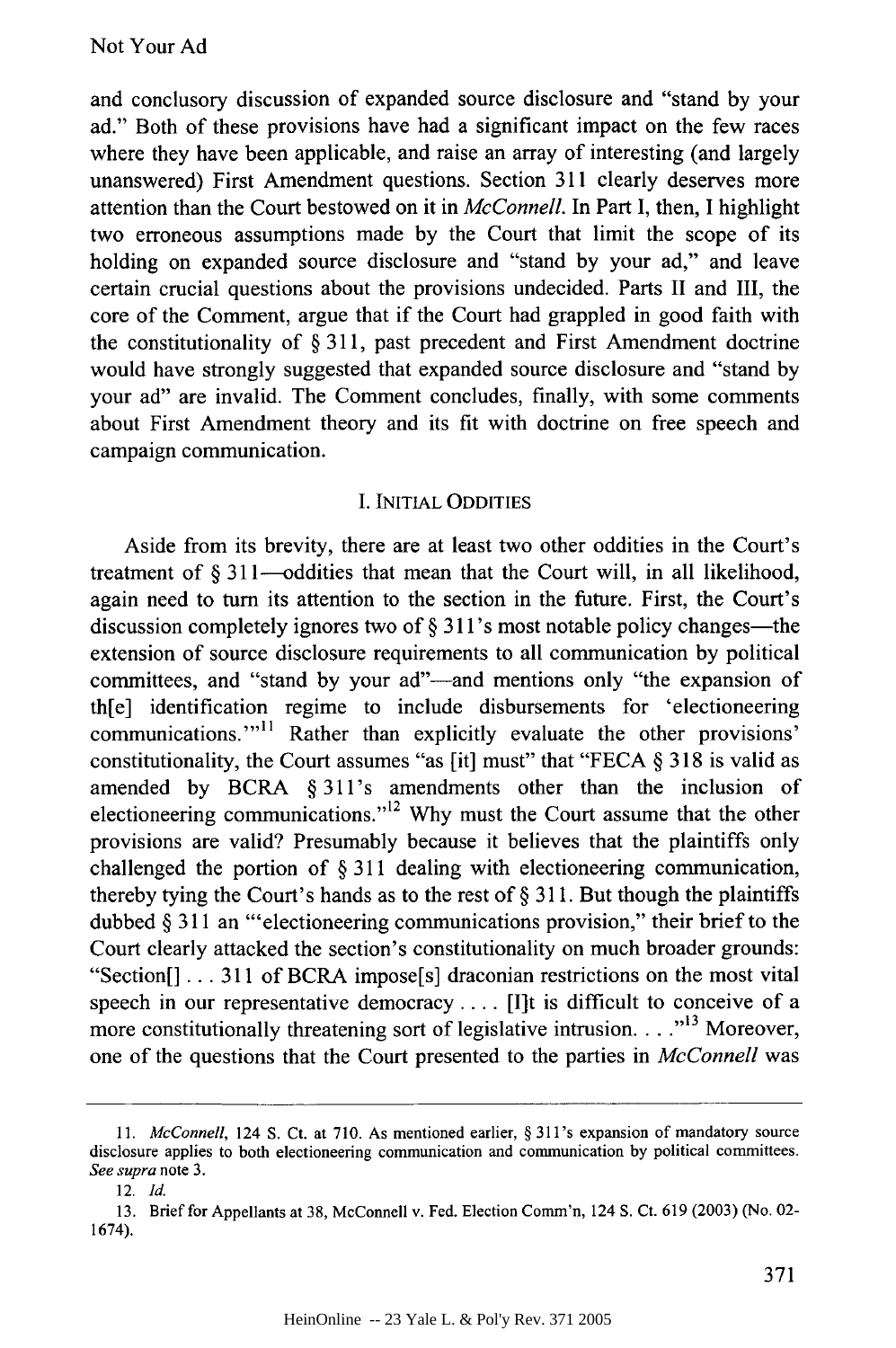whether the district court erred by upholding  $\S 311$  and other related sections "because they violate the First Amendment or the equal protection component of the Fifth Amendment, or are unconstitutionally vague."<sup>14</sup> As indicated by the expansive language of the plaintiffs' brief and the Court's own questions to the parties, the extension of mandatory source disclosure to electioneering communications is not the only constitutionally vexing provision in § 311. In *McConnell*, the Court ignored the section's other important enactments; in the future, they too will need to be addressed.

The second oddity in the Court's discussion of  $\S$  311 is its pronouncement that FECA § 318, the statute outlining the original source disclosure requirements, "is valid to begin with."<sup>15</sup> The Court's basis for this statement is, to put it politely, uncertain. The Court never ruled on the constitutionality of mandatory *source* disclosure in the seminal case of *Buckley v. Valeo*, <sup>16</sup> because the U.S. Court of Appeals for the D.C. Circuit nullified the statute's source disclosure requirements, and the circuit court's decision was not appealed by the government.17 *(Buckley* did find mandated disclosure of *contributions* to candidates and political groups to be constitutional, but this is a different matter than the disclosure of an ad's sponsor or payor.) FECA § 318 was also passed by Congress *after* the Court's decision in *Buckley,* and has never been evaluated by the Supreme Court. Furthermore, lower courts are split on the question of what types of source disclosure requirements are constitutional. *FEC v. Public Citizen*<sup>18</sup> and *Kentucky Right to Life v. Terry*<sup>19</sup> both found that source disclosure can be mandated for "express advocacy" communication. *Majors v. Abell*, on the other hand, directly criticized those earlier decisions, and held that mandatory source disclosure is constitutionally permissible for candidates but not for independent groups, in whose case it constitutes a "blanket prohibition of anonymous campaign-related speech...."<sup>20</sup> This circuit

<sup>14.</sup> Id. at i.

<sup>15.</sup> *McConnell,* 124 S. Ct. at 710.

<sup>16.</sup> Buckley v. Valeo, 424 U.S. 1 (1976). In *Buckley,* an assortment of plaintiffs challenged the validity of the Federal Election Campaign Act of 1971 (FECA) on First Amendment grounds. The Court held that ceilings on contributions to candidates were constitutional, but that ceilings on contributions to groups were impermissible if the groups were engaged in "issue advocacy" rather than "express advocacy." Ceilings on *expenditures* by candidates and groups were held unconstitutional, and disclosure requirements for contributions were found to be valid.

<sup>17.</sup> The provision struck down by the D.C. Circuit imposed disclosure requirements on all material that have the "purpose of influencing the outcome of an election," that "refer[] to a candidate," or that seek "to influence individuals to cast their votes for or against **...** candidate[s]." 2 U.S.C. § 437a (1974) (repealed 1976). The government did not appeal the decision because it "apparently believ[ed] that the vague language of the provision coupled with the virtually unlimited reach of the disclosure requirement to contributions of **\$** 10 or more to hundreds of non-political organizations was indefensible." Trevor Potter, Buckley v. Valeo, *Political Disclosure and the First Amendment,* 33 AKRON L. REV. 71, 80 (1999).

<sup>18. 268</sup> F.3d 1283 (1 1th Cir. 2001).

<sup>19. 108</sup> F.3d 637 (6th Cir. 1997).

<sup>20.</sup> 317 F.3d 719, 723 (7th Cir. 2003). This circuit split arguably persists even in the wake of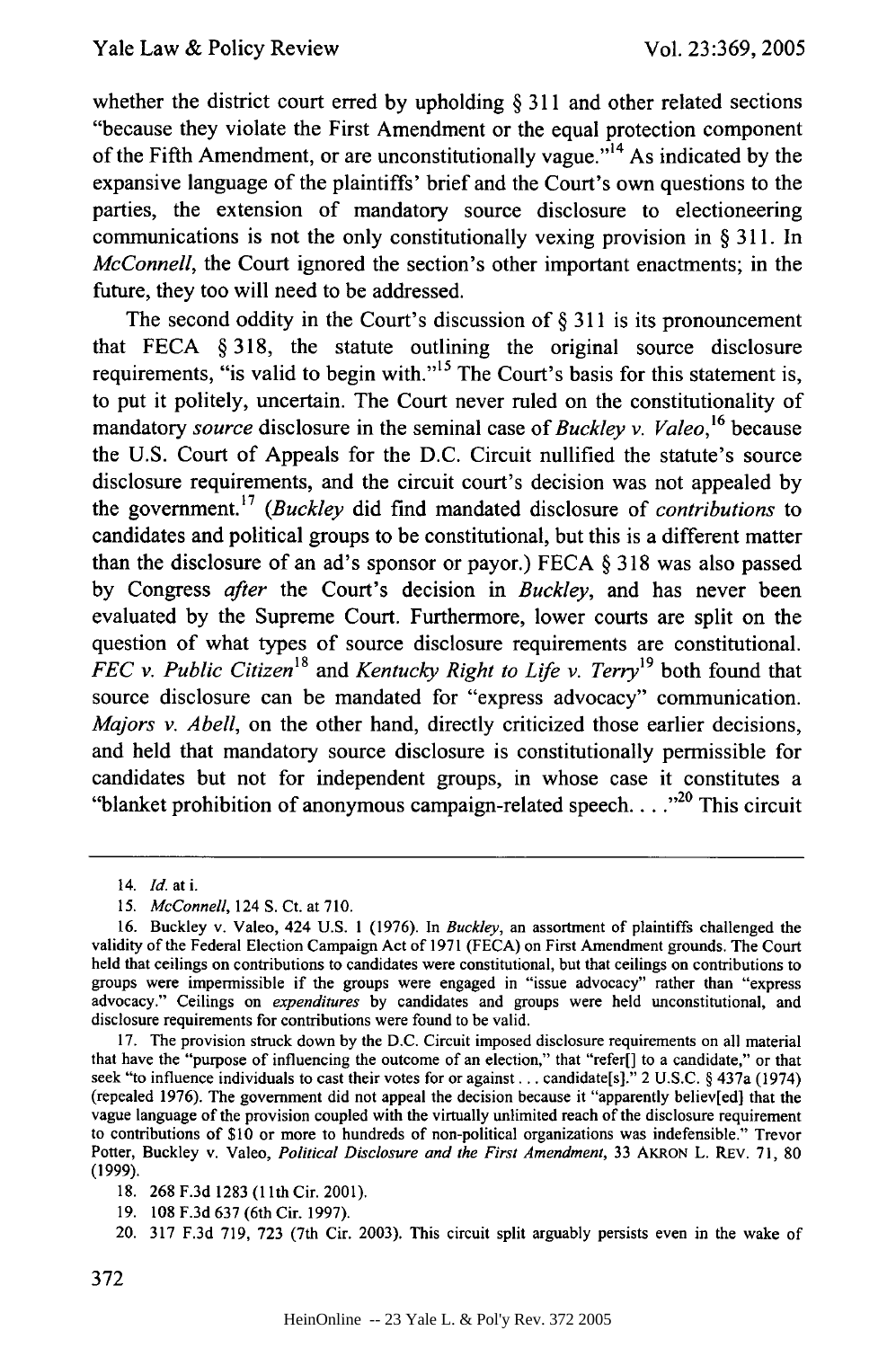split confirms what should have been obvious to the *McConnell* Court from the chronology of FECA  $\S 318$ —that the constitutionality of mandatory source disclosure remained an open question even after *Buckley* and *McIntyre v. Ohio Elections Commission.*

Two erroneous assumptions, then, have the effect of rendering nearly meaningless the Court's holdings on § 311 of the BCRA. Since "stand by your ad" and the extension of source disclosure requirements to all communication by political committees are never mentioned, let alone properly analyzed, they remain in constitutional limbo. And although the expansion of mandatory source disclosure to electioneering communications appears to have been addressed by the Court, even this part of the opinion is suspect since it relies on the incorrect view that FECA § 318 (and mandatory source disclosure in general) have previously been found constitutional. In sum, *McConnell* raises more questions than it answers about  $\S 311$ —questions that future courts will have to squarely face, and that the next two parts of this Comment seek to address.

#### II. EXPANDED SOURCE DISCLOSURE

If the Supreme Court had followed the lower court lead and tackled directly the constitutionality of expanded source disclosure and "stand by your ad," it would have used a tailoring approach, applying "exacting" scrutiny to the provisions. Under this test, each provision is constitutionally permissible only if it is "narrowly tailored" to achieve "overriding" governmental interests.<sup>21</sup> What governmental interests might justify § 311's changes to campaign communication disclosure law? The three articulated by the Court in *Buckley* (and invoked anew in *McIntyre and McConnell)* are deterring actual corruption and avoiding the appearance of corruption, providing voters with information about the sources and spending of campaign money, and detecting violations of campaign finance laws.<sup>22</sup> Only the first two warrant discussion here, as there are no-and could not constitutionally be any-laws regulating what different speakers are allowed to say in their campaign communication.<sup>23</sup>

Expanded source disclosure has at best a tenuous relation to the government's first interest: anticorruption. Corruption, in the eyes of the Court, includes both explicit quid pro quos between politicians and their funders and the "broader threat from politicians too compliant with the wishes of large

*McConnell*, since the subject of the split is mandatory source disclosure in general (as opposed to mandatory source disclosure for electioneering communications), an issue that the Supreme Court sidestepped through its faulty presumption of FECA § 318's validity.

<sup>21.</sup> *Mclntyre, 514 U.S.* at347.

<sup>22.</sup> *Buckley,* 424 U.S. at 66-68.

<sup>23.</sup> On the other hand, there *are* laws imposing limits on political contributions, meaning that the governmental interest of detecting lawbreaking applies to the disclosure of contributions.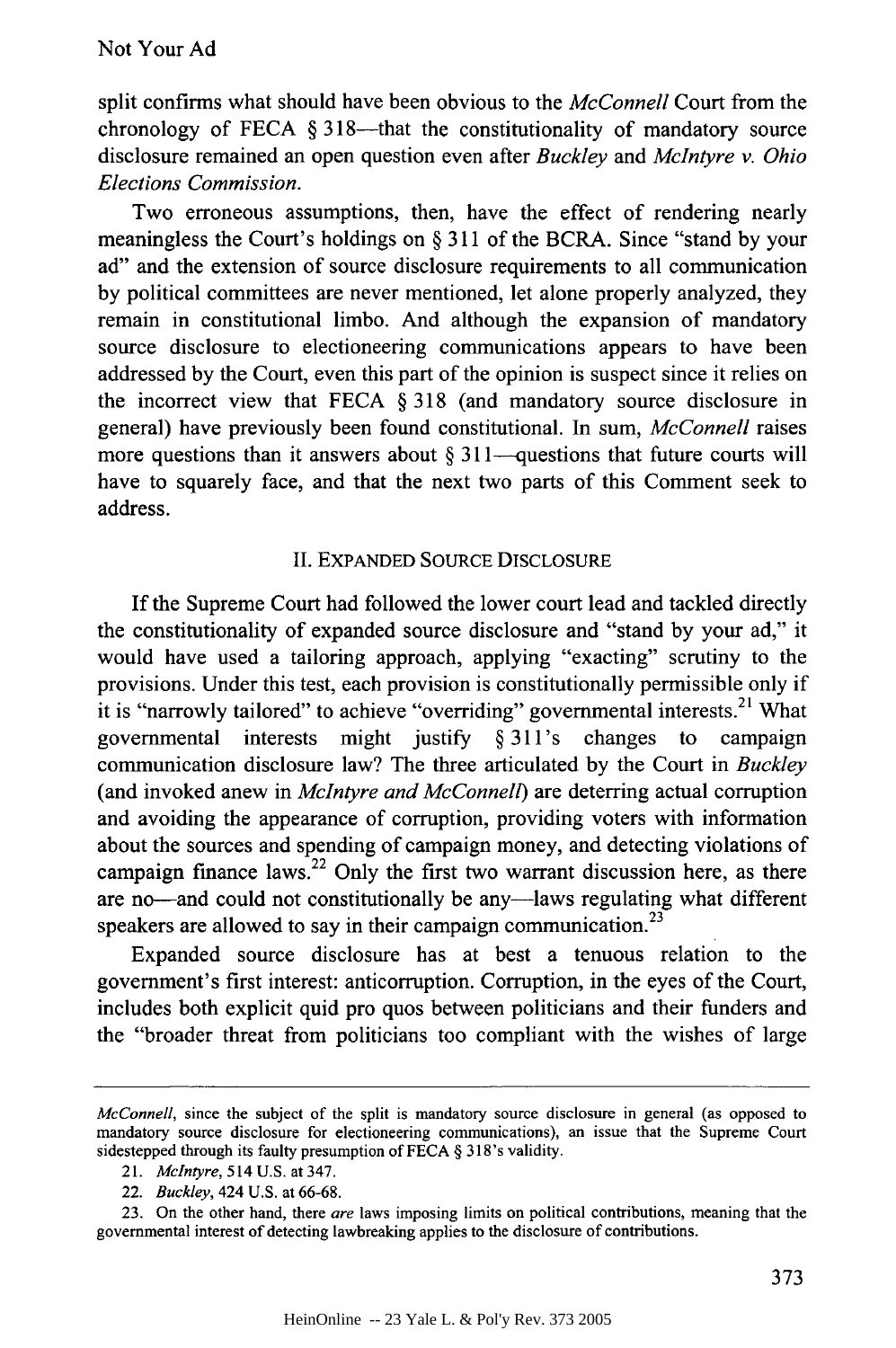contributors." 24 The disclosure of campaign *contributions* arguably deters corruption and avoids its appearance by revealing to the public the sources of candidates' campaign money, and allowing the public to detect special favors granted to contributors after the election. In contrast, the mandatory disclosure of an ad's *sponsor* confers none of these benefits. The public learns nothing about a candidate's reliance on contributions when that candidate self-identifies as an ad's authorizer. Nor does the extent of a group's financial ties with a candidate become apparent through source disclosure. In the narrow category of cases where a campaign communication is authorized by a candidate but paid for by another group, the disclosure requirement informs the public about the *existence* of a connection between the candidate and the group, but not about the connection's significance. For these reasons, the anticorruption rationale is rarely invoked in the context of mandatory source disclosure; the defendants in *McIntyre,* notably, did not even cite it as a potential justification for Ohio's prohibition on anonymous pamphleteering.<sup>25</sup>

Source disclosure more clearly serves the government's informational interest. When an ad's payor identifies with an ad, the public can determine quickly what candidate or group is behind a given campaign communication. Source disclosure also avoids the voter frustration that ensues when an ad's content is controversial but its sponsor is unknown. The problem with the government's informational interest in this context is not its relevance, but its strength. In *McIntyre,* the Court evaluated a disclosure requirement similar to that of  $\S 311$ . The Court ruled that "[t]he simple interest in providing voters with additional relevant information does not justify a state requirement that a writer make statements or disclosures she would otherwise omit **....** Ohio's informational interest is plainly insufficient to support the constitutionality of its disclosure requirement.' 26 On this logic, not only § 311's *expansion* of source disclosure but mandatory source disclosure itself would be unconstitutional. Like Ohio's prohibition on anonymous pamphleteering, mandatory source disclosure forces speakers to identify themselves even when they would rather not do so, solely for the sake of better informing the public.<sup>27</sup>

The only saving grace for mandatory source disclosure is Justice Ginsburg's concurrence in *McIntyre,* where she argues for a narrow reading of the case's holding, and writes that "a State's interest in protecting an election

<sup>24.</sup> Nixon v. Shrink Mo. Gov't PAC, 528 U.S. 377,389 (2000).

<sup>25.</sup> *McIntyre,* 514 U.S. at 348.

<sup>26.</sup> *Id.* at 348-49.

<sup>27.</sup> In the wake of *McIntyre,* several authors have noted that only an anticorruption interest appears strong enough to justify mandatory disclosure provisions. *See, e.g.,* Jan Witold Baran, *Compelled Disclosure of Independent Political Speech and Constitutional Limitations,* 35 IND. L. REV. 769, 772 (2002); Richard L. Hasen, *The Surprisingly Complex Case for Disclosure of Contributions and Expenditures Funding Sham Issue Advocacy,* 48 UCLA L. REV. 265,273 (2000).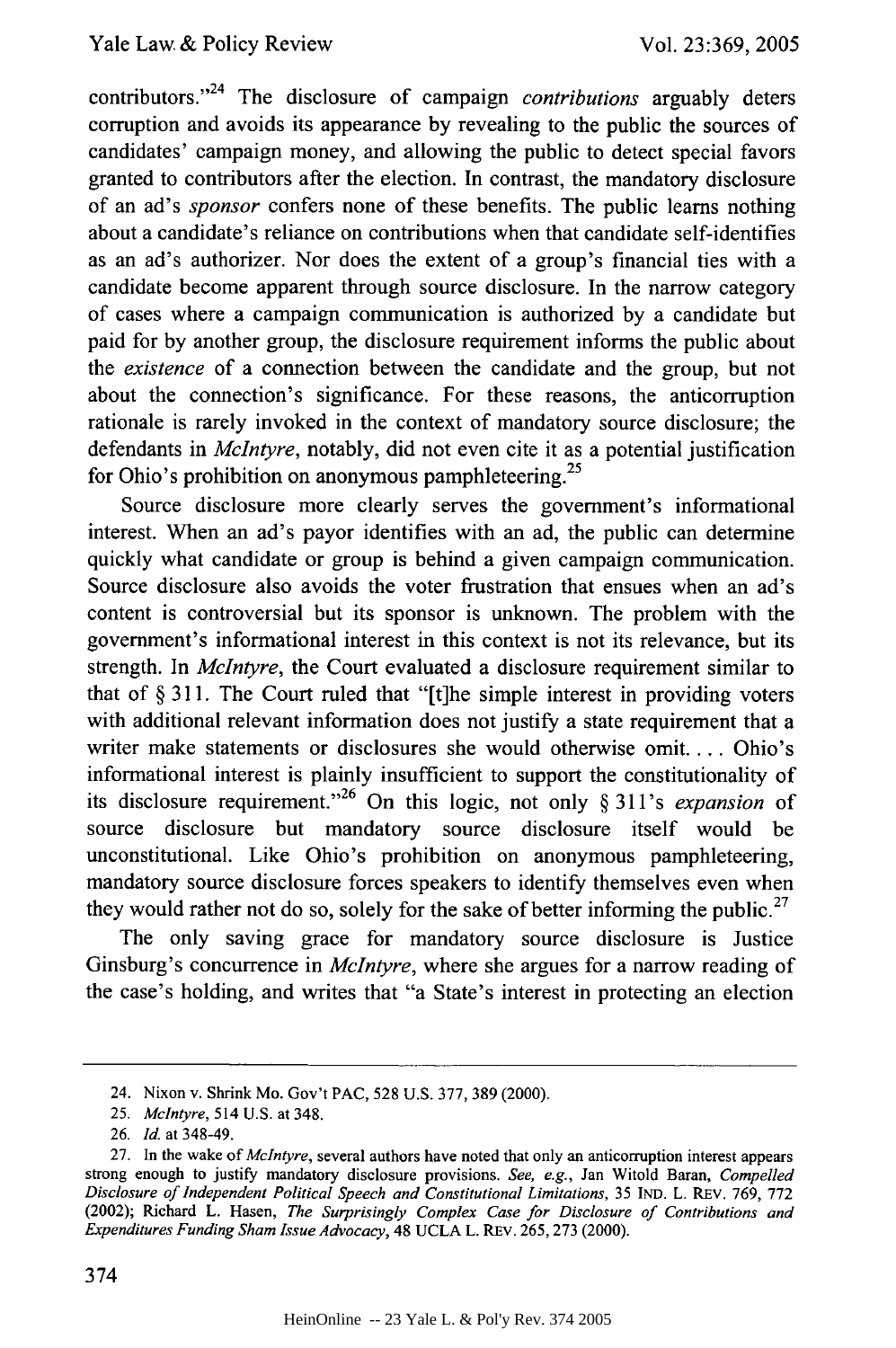process might justify a more limited identification requirement."<sup>28</sup> This new interest raised in the concurrence may very well shield the federal source disclosure laws as they stood *before* the passage of the BCRA, when they applied only to "communications expressly advocating the election or defeat of a clearly identified candidate."<sup>29</sup> But it is more doubtful that Ginsburg's aside shields § 311's expansion of source disclosure to also include "electioneering communication" and *all* communication by political committees. In these contexts, the state's interest in protecting the election process is attenuated, since the communication covered by the disclosure requirement is much less closely linked to the election itself. But the disclosure requirement is far more onerous than that in *McIntyre,* mandating disclosure not just of the sponsor's name, but also his address, telephone number, website, and relationship with the candidate. Had the *McConnell* Court applied any serious scrutiny to expanded source disclosure, then, it would likely have found the provision unconstitutional due to its intrusiveness and weak connection to legitimate government interests.

## III. "STAND BY YOUR AD"

Compared to expanded source disclosure, the invalidity of  $\S 311$ 's other important provision, "stand by your ad," is even plainer. First, the provision has no plausible relation to the deterrence of corruption or the avoidance of its appearance. A full-screen declaration of responsibility for an ad by a candidate or group representative in no way exposes financial connections between a candidate and his contributors, or dissuades donors from seeking political influence. The only potential argument connecting "stand by your ad" to the government's anticorruption rationale would be that nominally independent groups with illicit links to a candidate face greater public scrutiny under a regime where their sponsorship of ads is more easily discernible. But independent group contributions and expenditures are already subject to disclosure requirements, making any incremental deterrence of corruption from "stand by your ad" small indeed—especially since "stand by your ad," unlike the disclosure of contributions and expenditures, reveals no information about financial ties between groups and the candidates they support.

"Stand by your ad" also provides less new information to voters than the mandatory source disclosure component of § 311. Because of the source disclosure requirement, viewers of a commercial are informed who paid for the ad, what the contact information is for the ad's sponsor, and whether the ad was authorized by a candidate. In contrast, the only new information provided by

<sup>28.</sup> *McIntyre,* 514 U.S. at 358 (Ginsburg, J., concurring) (internal quotations omitted).

**<sup>29.</sup>** 2 U.S.C. § 441d(a) (2000), *amended by* Bipartisan Campaign Reform Act of 2002, Pub. L. No. 107-155, § 311, 116 Stat. 81 (2002).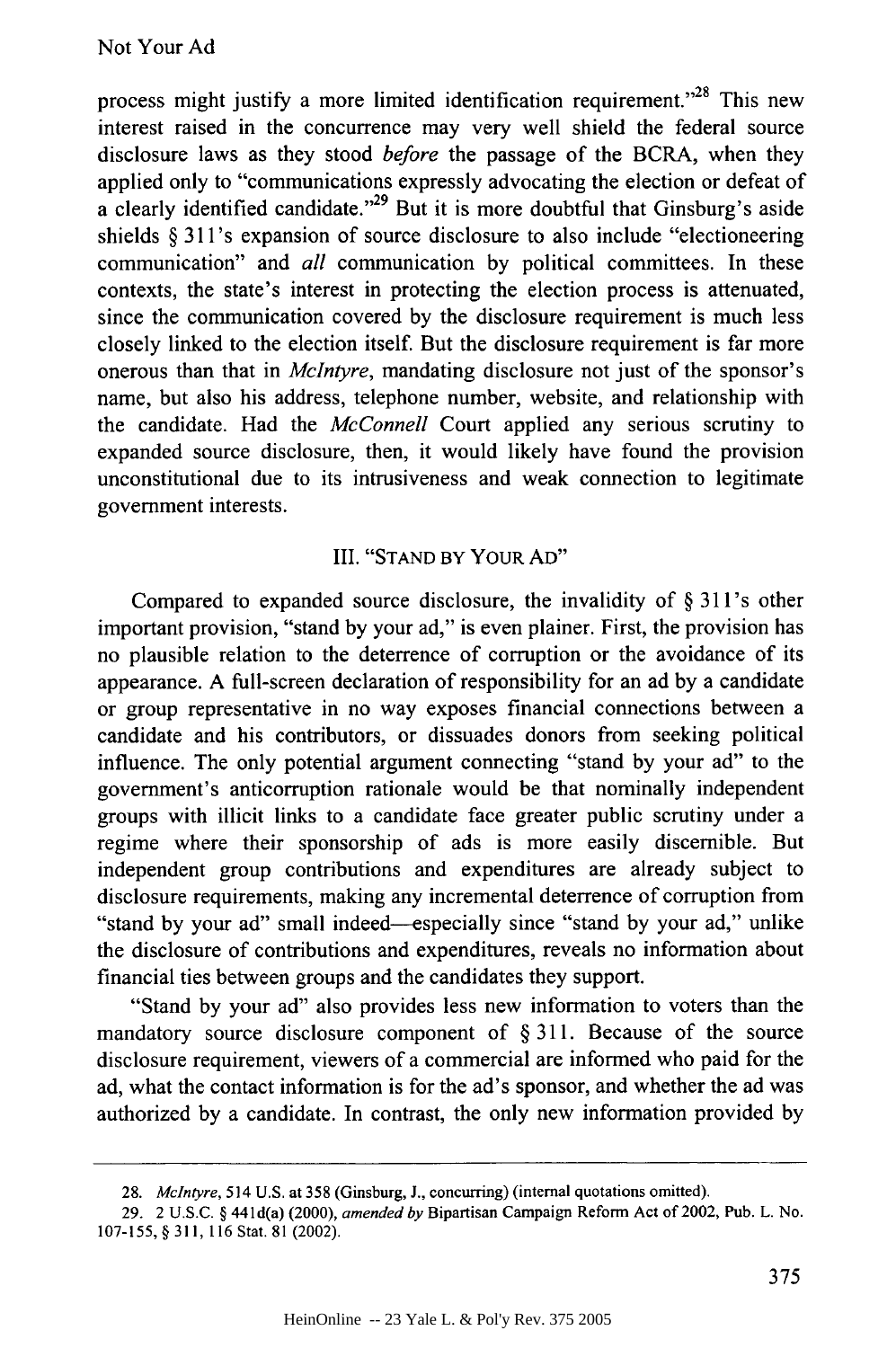the "stand **by** your ad" requirement is that a candidate has "approved" the commercial's message, or that an independent group is "responsible" for the ad's content.3° **If** mandatory source disclosure is **highly** suspect despite providing a good deal of information to voters, "stand **by** your ad"-which requires a candidate or group representative merely to repeat this information on-screen—is almost necessarily constitutionally impermissible.

Beyond its weaker connection to the government's anticorruption and informational interests, "stand **by** your ad" also imposes a greater burden on core political speech than mandatory source disclosure. Source disclosure is intrusive to begin with, as it forces political speakers to identify themselves when they would rather not do so, even if their speech is quite temporally and substantively removed from an election.<sup>31</sup> "Stand by your ad" not only forecloses the possibility of anonymity for campaign communication covered **by § 311,** but also requires an explicit statement of approval or responsibility for the message. This requirement consumes several seconds out of a typical thirty-second commercial, to the detriment of the commercial's effectiveness.<sup>32</sup> "Stand **by** your ad" also interrupts the flow even of positive political ads, thereby reducing the communicative options of the ads' sponsors.<sup>33</sup> Finally, and perhaps most importantly, "stand **by** your ad" makes it more difficult for candidates to launch negative advertising against their opponents. Candidates are understandably reluctant to appear personally on-screen in an ad that bashes their political rivals, no matter how informative such an ad might be, or how badly the candidates want to highlight differences with their opponents. As a result, races where "stand **by** your ad" has been applicable, notably the 2004 Democratic Party presidential primaries, have been remarkable for their "relatively elevated tone" and "debating-society decorum."<sup>34</sup> Such sugary races

<sup>30. 2</sup> **U.S.C.A.** § 441d(d)(1)(B), (d)(2) (West Supp. 2004). In describing the new information provided **by** "stand **by** your ad," I am assuming that source disclosure is constitutional and in place. If source disclosure is unconstitutional, there is little point in even discussing the constitutionality of "stand **by** your ad," as it surely must be invalid.

<sup>31.</sup> The Supreme Court has generally shown extreme suspicion toward mandated speech of any kind. *See, e.g.,* Hurley v. Irish-Am. Gay, Lesbian, & Bisexual Group of Boston, 515 U.S. 557, 573 (1995) ("[T]he fundamental rule of protection under the First Amendment [is] that a speaker has the autonomy to choose the content of his own message."); Riley v. Nat'l Fed'n of the Blind, 487 U.S. 781, 795 (1988) (holding that "[m]andating speech that a speaker would not otherwise make necessarily alters the content of the speech," and is therefore subject to strict scrutiny.).

<sup>32.</sup> As political strategist Jim Margolis says, "this idea of spending four or five seconds in a 30 second ad declaring 'It's our ad' is a little crazy." Jim Rutenberg, *Fine Print Is Given Full Voice in Campaign Ads,* N.Y. TIMES, Nov. 8, 2003, at Al.

<sup>33.</sup> In the words of media adviser Molly Grunwald, referring to a commercial she made for former New Hampshire Governor Jeanne Shaheen showing millworkers thanking the governor for saving their jobs, the ad "wouldn't have worked if at the end [the governor] had to come on to say something like 'I'm Jeanne Shaheen, I approve this message because I'm really appreciated.' **.. .** There are so many different kinds of ads you can't do properly with this language stuck in the middle of it." Rutenberg, *supra* note 32.

<sup>34.</sup> Paul Farhi, *Candidates'Ads Aim for the High Road: Focus in Iowa Is on Issues, Not Rivals,* WASH. **POST,** Jan. 10, 2004, at **Al.**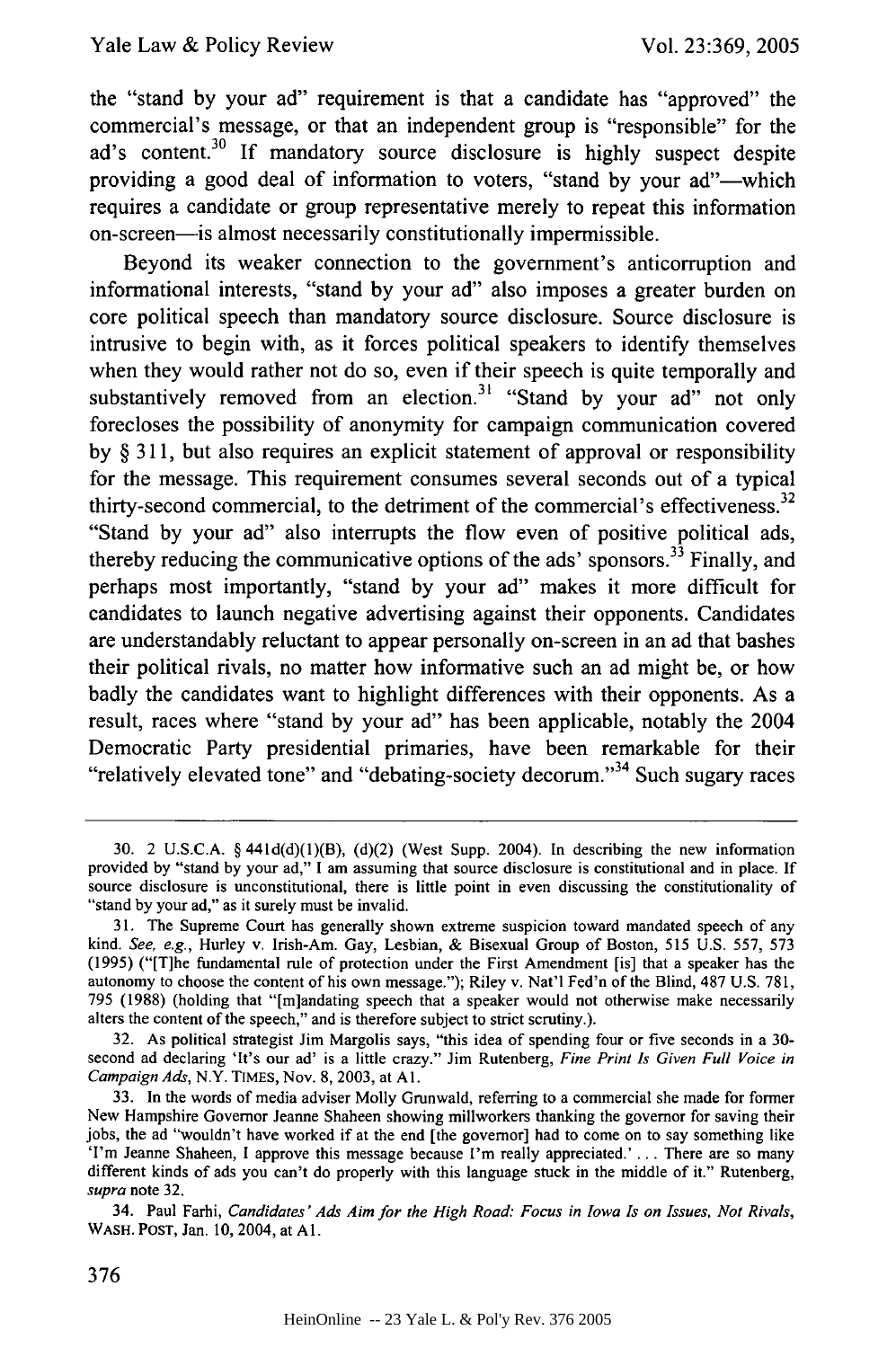may please pundits, but only at the expense of the candidates' basic freedom to fashion their messages as they see fit.

On the basis of *Buckley* and *McIntyre,* the two Supreme Court cases dealing with the constitutionality of campaign communication disclosure requirements, it is therefore clear that both expanded source disclosure and "stand by your ad" are unconstitutional.<sup>35</sup> Neither provision is narrowly tailored to achieve the government's anticorruption or informational interests, while both impose heavy burdens on core political speech.<sup>36</sup> There *is* one potential state interestthe prevention of negative advertising—that  $\S 311$  may be narrowly tailored to achieve. 37 But this goal runs counter to almost the entire body of modem First Amendment doctrine. In the arena of public discourse, the government's rationale for regulating speech cannot be that it finds the speech distasteful, or that it wishes to sanitize the debate over the issues of the day.

#### **CONCLUSION**

This Comment began by noting the relative lack of attention that expanded source disclosure and "stand by your ad" have received, compared to more controversial provisions of BCRA such as its ban on soft money contributions. Regrettably, the Court in *McConnell* seems to have been induced by § 31 I's low profile into not fully engaging with the constitutional issues raised by the section, and incorrectly assuming that certain questions had been resolved in the past when they actually remained open. The bulk of this Comment explained why, if the Court had directly addressed the constitutionality of § 311, it would probably have found the section inconsistent with precedent on campaign communication and the First Amendment. In brief, expanded source disclosure and "stand by your ad" impose grave burdens on core political speech, while bearing only a tenuous relationship to the government's anticorruption and informational interests. When the Court again considers the constitutionality of § 311, as it will likely need to, the arguments sketched in this Comment may prove a preview (or an attempted rebuttal) of the Court's

<sup>35.</sup> The argument from precedent, in its simplest terms, is this: *Buckley* imposes exacting scrutiny on statutes that burden core free speech rights. *McIntyre* holds that prohibitions on anonymous political speech are not narrowly tailored to the achievement of the government's anticorruption or informational interests. Section 3 **11** is analogous to the provision at issue in *McIntyre,* and is therefore invalid.

<sup>36.</sup> As noted above, the unconstitutionality of "stand by your ad" is clearer because it provides less new information than expanded source disclosure and imposes a greater burden on core political speech. *See supra* text accompanying note 30.

<sup>37.</sup> The drafters of "stand by your ad" clearly had this goal in mind. The provision's author, Representative David Price, stated that its intent was to "require an assumption of personal responsibility on the part of the candidate **...** in a way that, we believe, is likely to discourage... irresponsible and distorted kinds of attacks." Rep. David Price (D-NC), Remarks at "Stand by Your Ad": A Conference on Issue Advocacy Advertising (Sept. 16, 1997), *in* ANNENBERG **PUBLIC** POLICY CENTER, REPORT SERIES NO. 19 (1997), *available at* http://www.annenbergpublicpolicycenter.org/ 03\_political\_communication/issueads/REP19.pdf.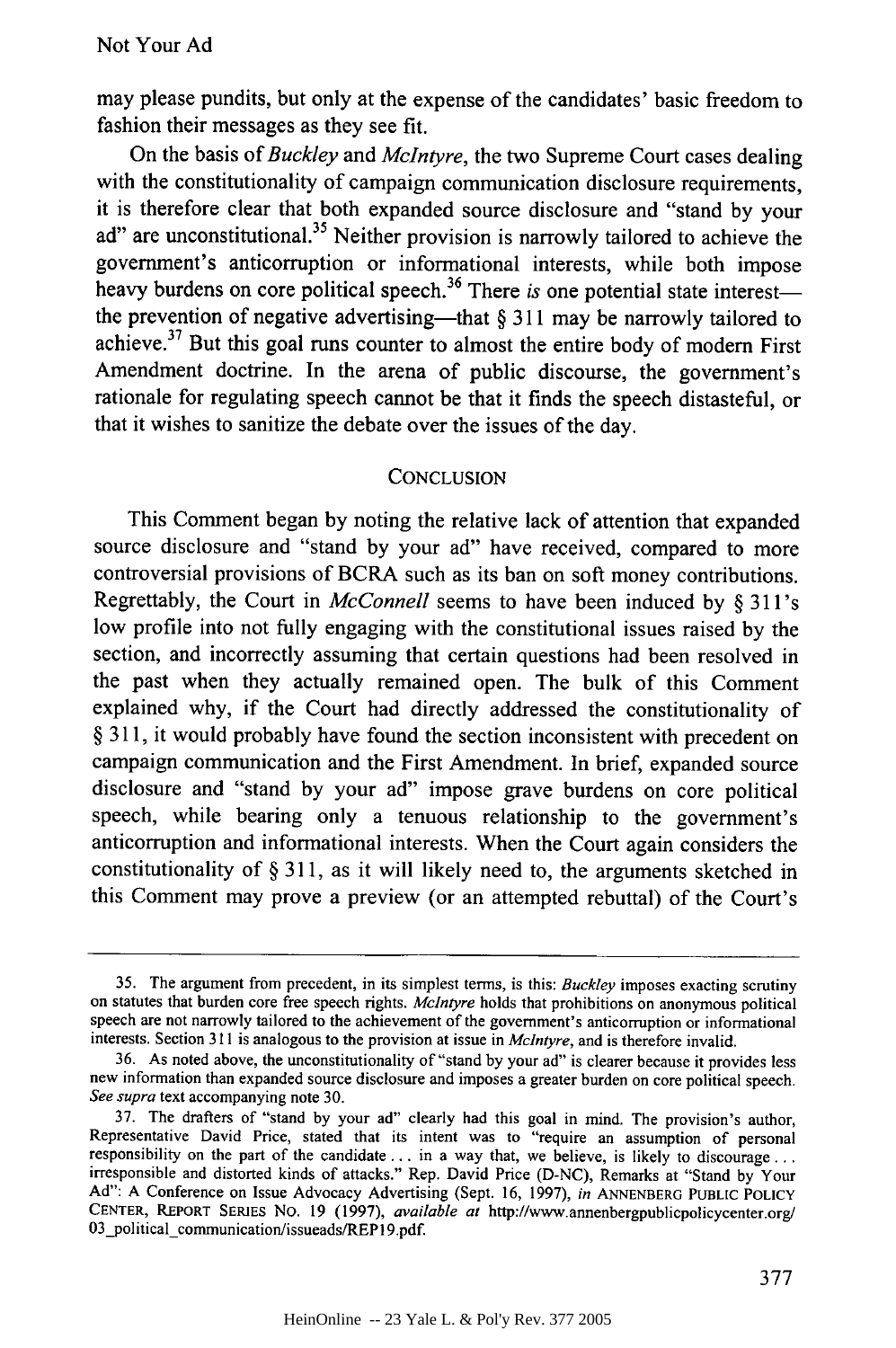decision.

So much for First Amendment doctrine, then. What do the *values* underlying the First Amendment suggest about the fate of expanded source disclosure and "stand by your ad"? In my view, both prominent theoretical accounts of public discourse, the Meiklejohnian and the participatory models, confirm the infirmity of § 31 **1.38** Under the Meiklejohnian conception, the First Amendment is concerned most with citizens receiving all information relevant to an issue before coming to a decision, even if this process imposes limitations on certain speakers' individual autonomy.<sup>39</sup> Section 311's expansion of source disclosure, it is true, provides potentially valuable information to voters about the identity of a commercial's sponsor or payor. However, as mentioned above, "stand by your ad" has the effect of deterring negative advertising by candidates, since they must broadcast personal statements of responsibility in their commercials. Despite their poor reputation, "attack" ads are actually far more effective than fuzzy positive ads at conveying information to voters about candidates and issues.40 If they are suppressed by "stand **by** your ad," voters' decisions necessarily become less informed and presumably less wise. And, though the question cannot be settled without empirical evidence, it is probable that the voters' loss of information from reduced negative advertising more than outweighs their gain in information from knowing the precise identity of the sponsor of a given campaign communication.

According to the participatory model, on the other hand, the First Amendment's primary function is to facilitate citizens' participation in and identification with the process of collective decisionmaking, which alone allow the polity's actions to be regarded as legitimate.<sup>41</sup> To determine  $\S$  311's validity pursuant to this account, it is necessary to compare the benefits that the statute provides to citizens in terms of a deeper sense of identification with collective decisions, to the harm that candidates and independent groups suffer along this same dimension. The primary participatory benefit that citizens receive due to § 311 is an alleviation of the frustration that can arise from not knowing who the sponsors of campaign ads are. Against this benefit must be balanced the participatory harm to independent groups forced to reveal their identities before contributing to the national political conversation, and to candidates deterred

<sup>38.</sup> I examine only accounts of public discourse here, as opposed to broader theories of the First Amendment (such as those focusing on individual autonomy and the marketplace of ideas) because the campaign communication regulated by § 311 falls clearly in the arena of public discourse and hence does not require consideration of other, more problematic domains of speech.

<sup>39.</sup> *See* ALEXANDER **MEIKLEJOHN,** POLITICAL FREEDOM 24 (1960) (analogizing to a town meeting, where speakers' autonomy is limited in various ways so that the meeting can effectively conduct its business).

<sup>40.</sup> *See, e.g.,* **KATHLEEN** HALL **JAMIESON,** EVERYTHING You THINK **YOU** KNOW ABOUT POLITICS. **AND** WHY **YOU'RE** WRONG 103-06 (2000).

<sup>41.</sup> Robert Post is the most important expositor of this approach. *See* Robert C. Post, *Meiklejohn's Mistake: Individual Autonomy and the Reform of Public Discourse,* 64 U. **COLO.** L. REV. 1109 (1993).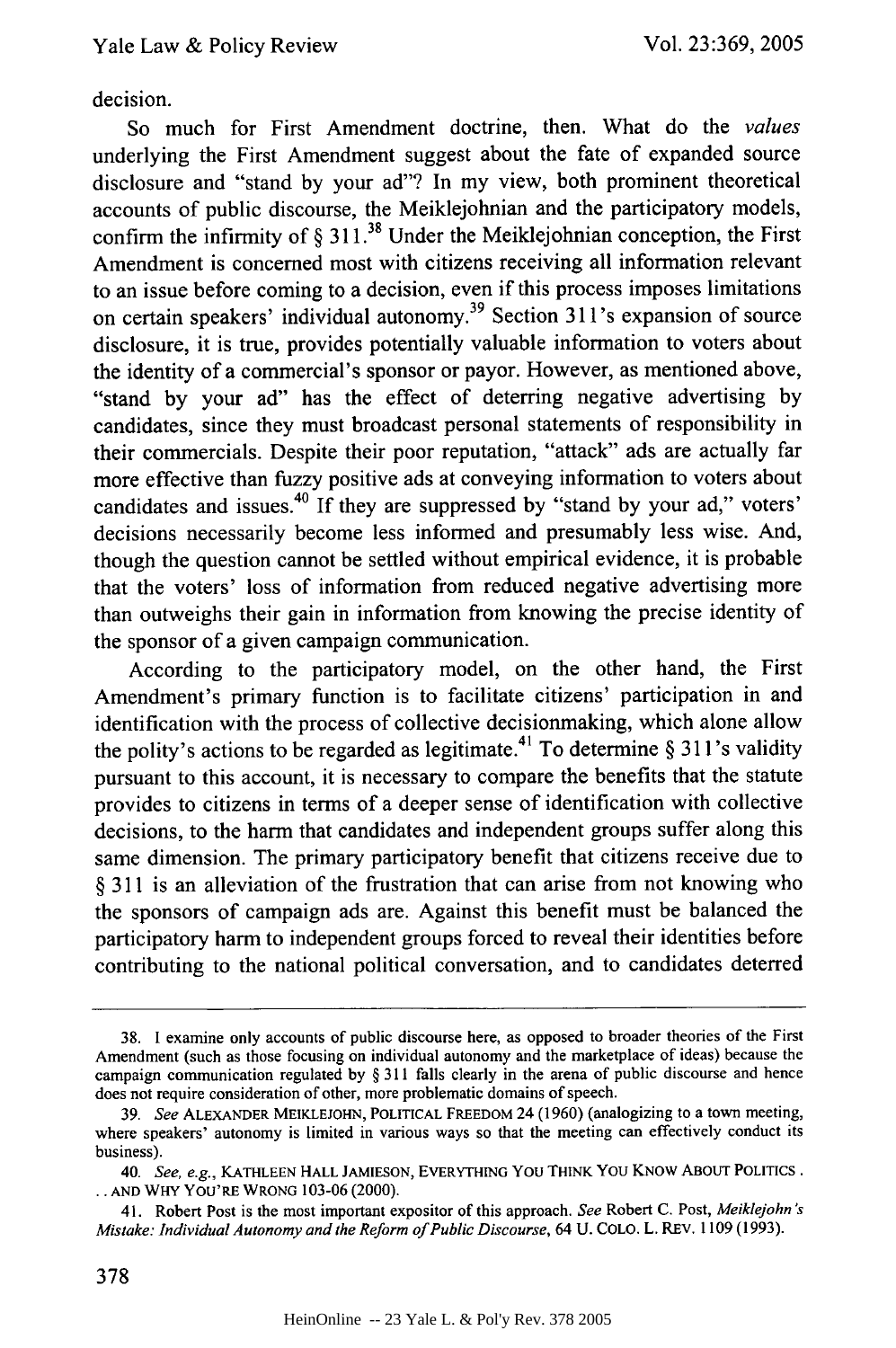from running the negative ads that often make the difference between victory and defeat. Again, the relative costs and benefits can be calculated only with empirical evidence, but it appears likely that the incremental increase in citizens' identification with collective decisionmaking because of § 311 is swamped by the alienation candidates and independent groups suffer as a result of their inability to make anonymous statements about election-related issues.

First Amendment doctrine and theory therefore point in the same direction vis-A-vis expanded source disclosure and "stand by your ad." The Court shunned both doctrinal analysis and theoretical discussion in *McConnell,* embracing instead a series of slipshod assumptions about the validity of § 311 and its predecessor statute. When the Court reexamines its flawed reasoning, it will find both that its tailoring approach of exacting scrutiny as well as the underlying values of the First Amendment lead inexorably to the same conclusion about § 311 's constitutionality. Until that day, Americans will have to make do with reduced information about the candidates among whom they must choose-and candidates and other interested parties will be forced to adjust to the end of "an honorable tradition of [anonymous] advocacy and of dissent." $42$ 

<sup>42.</sup> McIntyre v. Ohio Elections Comm'n, 514 U.S. 334, 357 (1995).